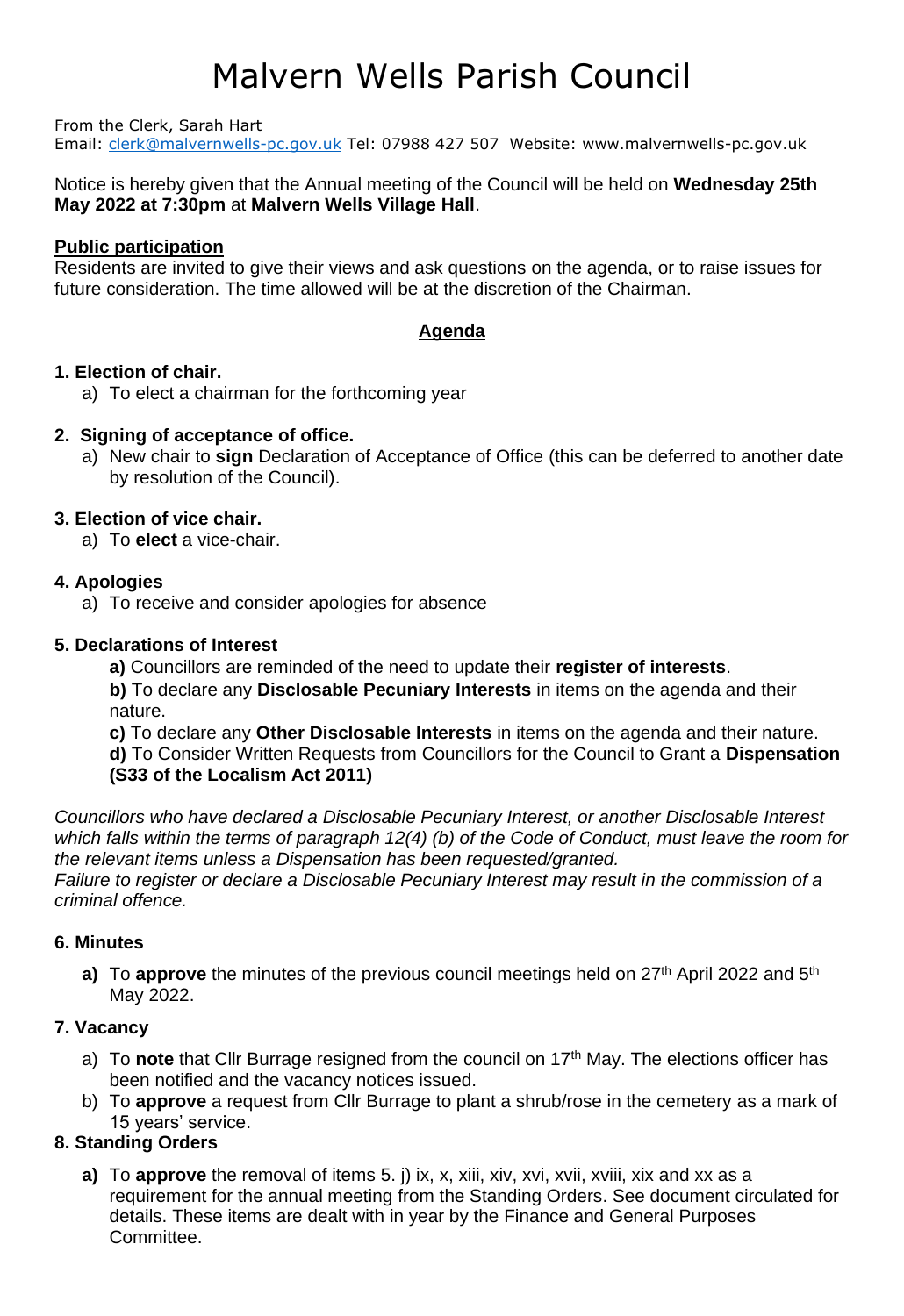**b)** To **approve** the removal of the Standing Order requirement to review Committee Terms of Reference at the Annual meeting. These will be reviewed in year.

## **9. Delegations**

**a)** To **note** the council's delegations. Document circulated.

## **10. Appointments to the parish council committees**

- a) To **appoint** 5 members to the Finance and General Purposes Committee. (Chair and Vice Chair are ex officio members to bring membership to 7)
- b) To **appoint** a chair to the Finance and General Purposes Committee.
- c) To **appoint** 3 members to the Staffing Committee (Chair and Vice Chair are ex officio members to bring membership to 5)
- d) To **note** that the Vice Chair is chair of the Staffing Committee.

## **11. Appointments to external committees**

- a) To **appoint** members to represent the council on the following external committees:
- i. Malvern Wells Village Hall Management Committee 1
- ii. Monitoring Group of the Three Counties Showground 1
- iii. CALC Malvern Hills Area Committee 2
- iv. Worcestershire CALC Executive Committee 1
- v. Wyche Institute Committee 1

## **12. Review of Working Groups**

## **a) Neighbourhood Development Plan**

- i. To **note** that T Kidwell of the NDPWG has produced a report giving an overview of the status and costs of the NDP and a number of options which need to be considered in greater depth by the group in order for them to make a recommendation to council on the best way forward. Document circulated.
- ii. To **note** the chair of the NWPWG Cllr T O'Donnell has resigned from the group.
- iii. To **note** the group has not had an opportunity to meet to discuss the report in detail and make a recommendation.
- iv. To **note** the design guide draft is with AECOM being finalised. It is suggested that it would be better to maintain an NDP working group at least until that work (which is cost free) is completed.
- v. To **note** that 3 new individuals in the parish have shown an interest in joining the group.
- vi. To **note** that A Pitt would be willing to chair the group temporarily (for 3 months) to enable the group to discuss the report and propose a recommendation to council.

## **b) Cemetery**

- i. To **note** that the Cemetery Working Group has not met for over 12 months.
- ii. To **note** that the Terms of Reference for the cemetery working group are out of date and do not reflect the function of the group, these need updating as a matter of urgency if the group is to continue.

## **c) Gas Lamps**

i. To **note** that the Gas Lamps Working Group is still required until the gas lamps contract is finalised.

## **d) Play and Open Spaces**

- i. To **note** the Play and Open Spaces project has not been prioritised by the council for this financial year.
- ii. To **note** that if the Play and Open Spaces Working Group wish the council to change the priorities for the year they can wait until 6 months have passed since the decision was made (23/02/22) or they can approach the Finance and General Purposes Committee to put forward a recommendation sooner.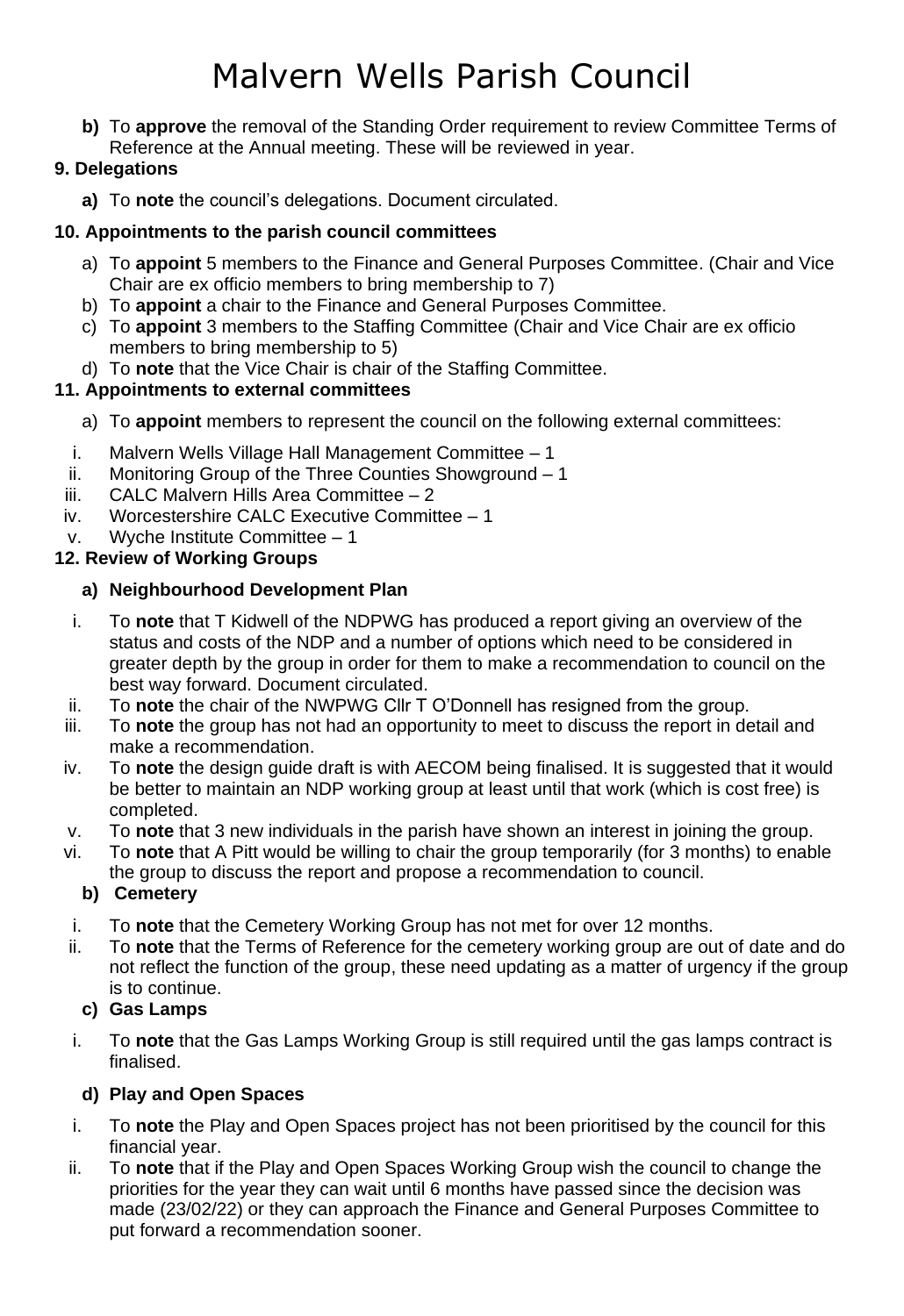- iii. To **note** that the Play and Open Spaces Working Group will need to arrange their own meetings to discuss the priority of their project as per their terms of reference.
- iv. To **consider** whether 6 members are needed on the Play and Open Spaces Working Group.

## **e) Public Rights of Way (PROW)**

- i. To **note** that the PROW Working Group has been meeting regularly, and walking the footpaths within the parish, helping to maintain them as appropriate.
- ii. To **note** the PROW Working Group has discussed draft terms of reference and these will be brought to council once the final draft is agreed.

## **f) Events**

- i. To **note** that the Events Working Group meets regularly to discuss the fete but has a remit to cover the fete, carol, remembrance service and community lunches.
- ii. To **note** that the terms of reference for the Events Working Group may need updating and need to be written into the councils adopted template. This will be done and brought to council.

## **g) Fete car parking**

i. To **note** the fete car parking Working Group has been meeting regularly and needs to continue to operate up until the 2022 fete.

## **13. Appointments to Working Groups**

- a. To **appoint** membership of the following working groups
- i. Neighbourhood Development Plan maximum of12; up to 6 residents/locals and 6 cllrs.
- ii. Cemetery  $-3$
- iii. Gas Lamps 4
- iv. Play and Open Spaces 6
- v. Public Rights of Way -
- vi. Events -
- vii. Fete Car Parking 2

## **14. Working group management**

- a) To **approve** that working groups can appoint a chair at their next meeting following on from the Annual Meeting.
- b) To **approve** that the Clerk can arrange the first meeting of all Working Groups after the annual meeting, unless they already have one scheduled.

## **15. Financial Matters**

- a) To **approve** the payment of accounts.
- b) To **note** that there are no actions to be taken on the internal audit report document circulated.
- c) To **note** the completed accounts for 2021/2022 document circulated.
- d) To **approve** the Annual Governance Statement 2021/2022 document circulated.
- e) To **approve** the Accounting Statements 2021/2022 document circulated.
- f) To **appoint** a signatory to replace Cllr Burrage on the Lloyds bank current account.
- g) To **appoint** an online authoriser to replace Cllr Burrage on the Lloyds bank current account.
- h) To **approve** the recommendations to purchase replacement extinguishers (total cost £140.25) as per the fire extinguisher report. Document circulated.
- i) To **ratify the decision** to purchase Jubilee mugs for the primary school children at the parish schools using up to £600 of the Jubilee budget.
- j) To **note** that the broadband contract was renewed with BT at a cost of £23.95 per month with no additional costs. The TalkTalk price increased after the council decided to use them and BT made an improved offer which is saving the council £16 per month.

## **16. Planning**